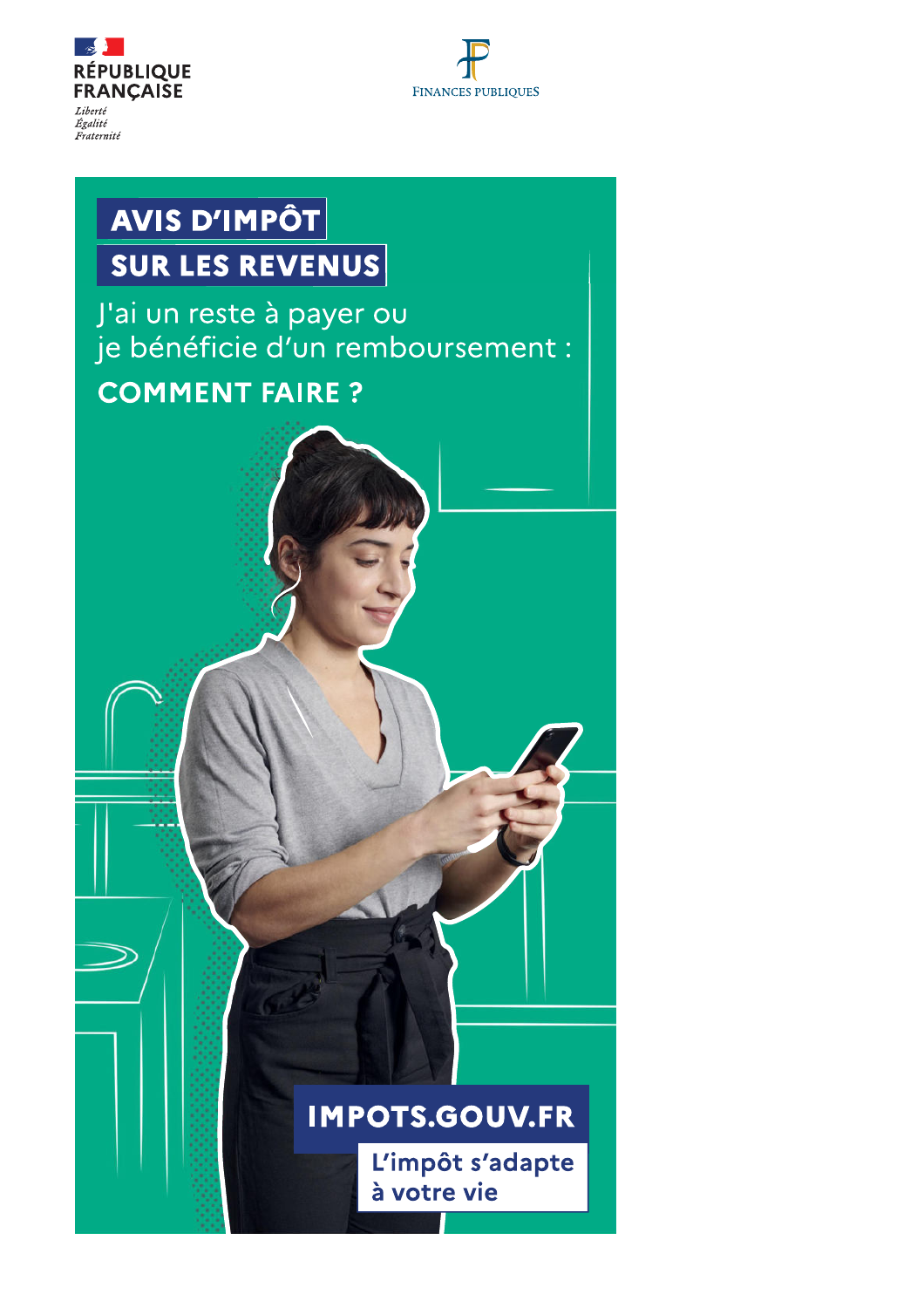A la suite de votre déclaration de revenus, l'administration fiscale a calculé votre impôt sur les revenus et vous avez peut-être :

- un reste à payer, par exemple si le montant prélevé en 2020 au titre du prélèvement à la source n'a pas été suffisant ou si vous avez bénéficié en janvier 2021 d'une avance de réductions ou crédits d'impôt trop importante;
- ou un remboursement à venir, si votre prélèvement à la source était trop élevé en 2020 ou si vous avez bénéficié de réductions et crédits d'impôt au titre de l'année 2020.

### **Comment serai-je** remboursé?



Si vous bénéficiez d'un remboursement, celui-ci vous sera :

- directement versé sur votre compte bancaire si vous en avez communiqué un à la DGFiP ;
- sinon par chèque, envoyé par courrier à encaisser auprès de votre banque.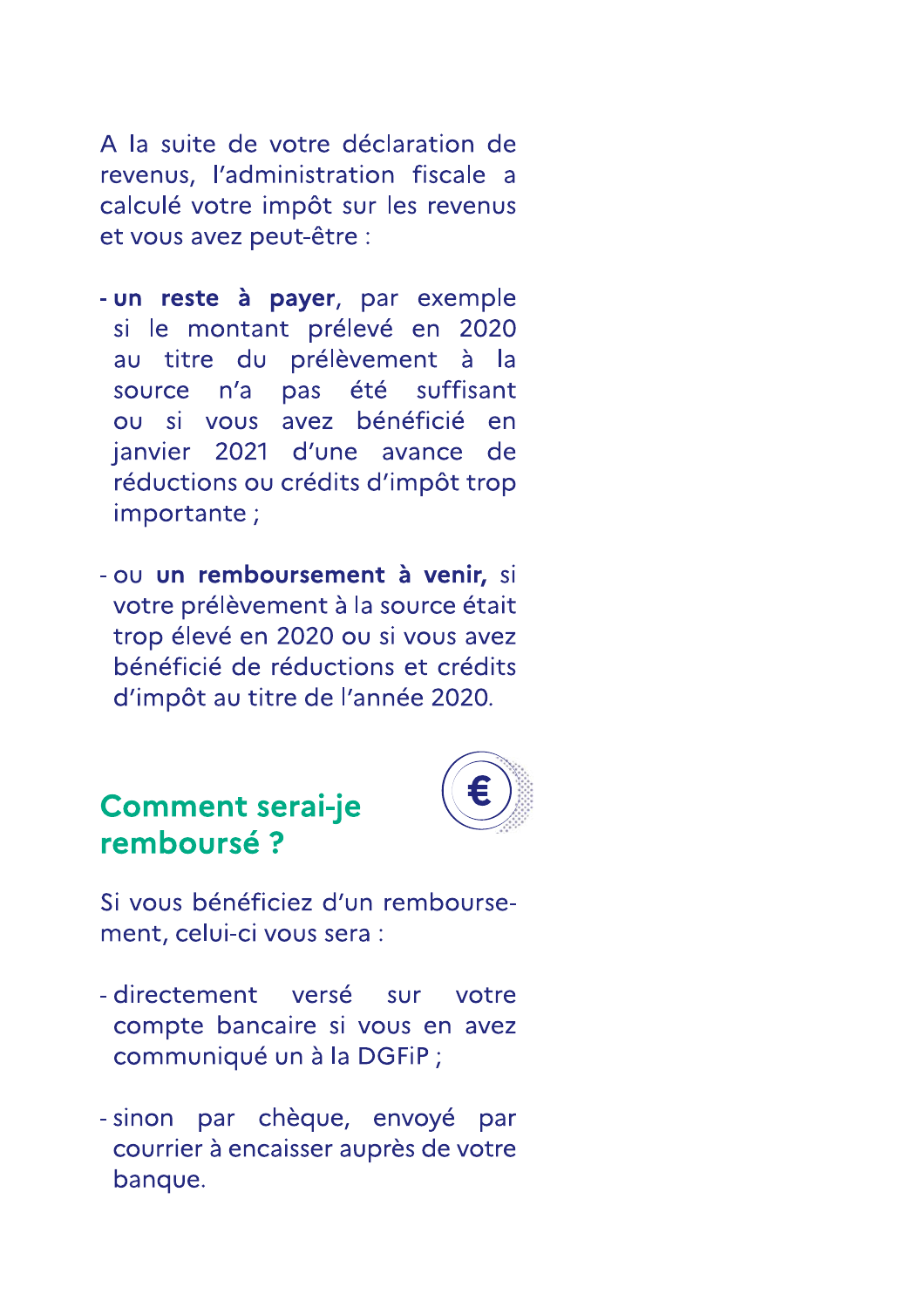Pour être remboursé plus vite, vérifiez la validité du compte bancaire connu de l'administration, ou le cas échéant indiquez-en un, sur impots.gouv.fr, service « Gérer mon prélèvement à la source ».



#### **Comment faire si** j'ai un montant à payer ?

La somme sera prélevée directement sur votre compte bancaire.

Si vous recevez votre avis d'impôt à l'été<sup>1</sup> et que le montant du reste à payer est :

- Inférieur ou égal à 300 €, vous êtes prélevé en 1 fois le 27 septembre  $2021.$
- Supérieur à 300 €, vous êtes prélevé en 4 fois de septembre à décembre (autour du 25 de chaque mois).

Votre avis d'impôt précisera les dates et montants des prélèvements.

<sup>&</sup>lt;sup>1</sup> Si vous recevez votre avis d'impôt à l'automne, en 1 ou 2 prélèvements en novembre et décembre.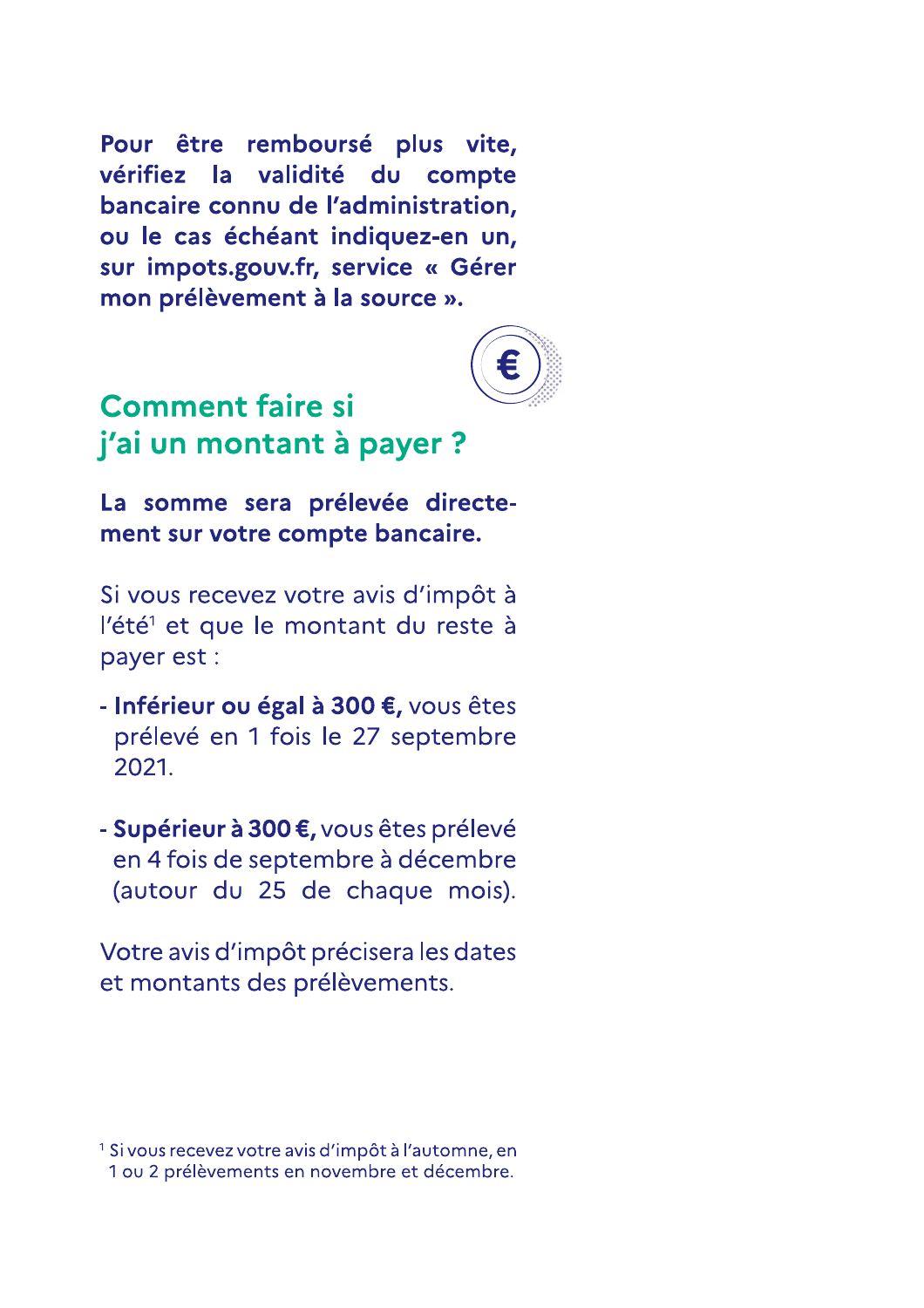Pensez bien à vérifier que le compte bancaire connu de l'administration est le bon sur impots.gouv.fr, service « Gérer mon prélèvement à la source » et assurez-vous qu'il est suffisamment approvisionné à l'approche des échéances de prélèvement.

Pour que l'ajout ou la modification de vos coordonnées bancaires soit pris en compte pour votre prélèvement du mois suivant, vous devez saisir ces nouvelles coordonnées au plus tard le dernier jour du mois.

Tout règlement effectué après la date limite de paiement entraîne l'application d'une majoration de 10 % sur les sommes restant dues à cette date.

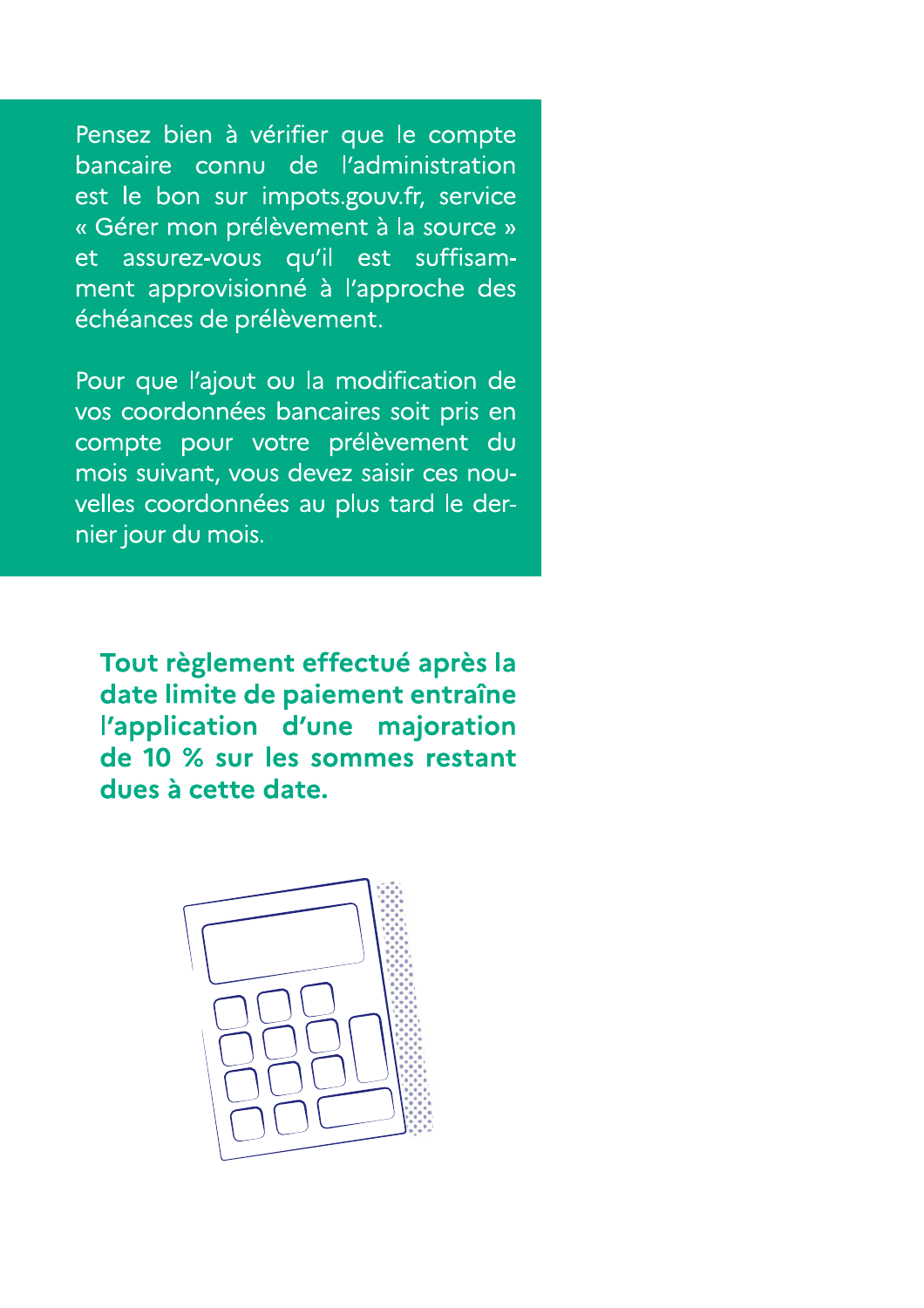